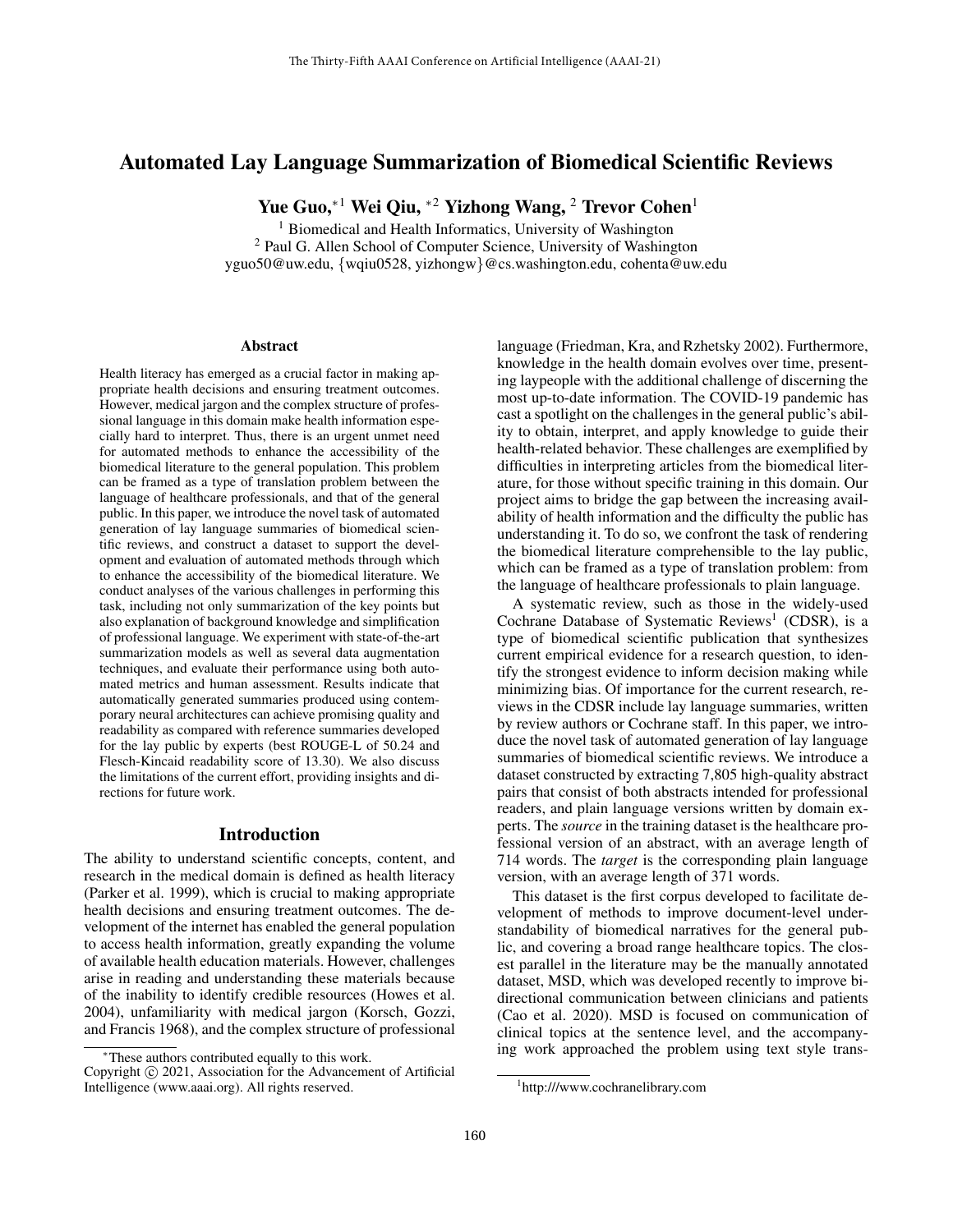fer and simplification algorithms. However, constraining the task to sentence level prohibits methods from considering the broader context in which a sentence occurs. While the text summarization community has developed various corpora (Allahyari et al. 2017) for document-level summarization tasks, current resources for the biomedical scientific domain are limited (Moradi and Ghadiri 2019). Furthermore, the proposed plain language summarization task imposes additional challenges, such as terminology explanation and sentence structure simplification, that are not required for general domain summarization (see Table 1 for an analysis of five additional task components). One important goal of our work is to meet the need for a dataset to support research into the task of generating summaries of biomedical professional literature that are comprehensible to the lay public.

To approach this task, we implemented several state-ofthe art extractive and abstractive summarization models and evaluated them on the collected CDSR dataset. On account of the limited size of this dataset, we also applied intermediate pre-training (both out-of-domain on-task, and in-domain off-task) to the best abstractive model. We evaluated the utility of pre-training this model on CNN/DM (Nallapati et al. 2016), a much larger general domain summarization dataset. To provide the model with more domain-specific biomedical language, we pre-trained it on an unlabeled biomedical corpus of 300K abstracts from the PubMed database.

Standard automated metrics of summarization and readability were adopted to evaluate model performance. In addition, we used ratings of human evaluators to assess the generated summaries from several perspectives. The results suggest that the best-performing model can generate lay language summaries with promising quality and readability.

Our main contributions can be summarized as follows:

- We introduce the novel task of automated generation of lay language summaries of biomedical scientific reviews.
- We construct a dataset of 7,805 summaries and a qualitative analysis of the NLP challenges inherent in this task.
- We evaluate performance of state-of-the-art summarization models leveraging neural machine translation architectures, with and without data augmentation techniques, on this task.
- We conduct automated and human evaluation from multiple perspectives, showing that machine generated summaries can achieve promising quality and readability as compared with reference summaries developed for the lay public by domain experts.<sup>2</sup>

## Related Work

#### Scientific Document Summarization

Automated summarization of scientific documents has been a long-standing research topic (Paice 1980; Teufel and Moens 2002). Advances have been achieved through the development of high-quality datasets and evaluation tasks, including but not limited to abstract generation of academic

papers (Cohan et al. 2018), citation sentence generation (Luu et al. 2020) or extreme summarization of the entire document (Cachola et al. 2020). In the medical field, Sarkar, Nasipuri, and Ghose (2011) explored extractive summarization of medical news articles. The Text Analysis Conference (TAC) 2014 Biomedical Summarization track introduced several subtasks to evaluate citation-based summaries. Our proposed task differs from this prior work in two ways: 1) our target summaries are in plain language, so the overall task requires other capabilities beyond summarization; 2) the target summaries in our dataset are considerably longer (see Table 2), which poses further challenges.

Existing summarization methods can be broadly categorized into extractive and abstractive approaches (Das and Martins 2007). The former (Erkan and Radev 2004; Cheng and Lapata 2016) select sentences from the original text, while the latter (Rush, Chopra, and Weston 2015; Nallapati et al. 2016) can generate summaries using words that are not found in the original document. Our task is abstractive by nature. For scientific document summarization, various features (e.g. citation networks) can be used to improve performance. While augmentation of this sort is beyond the scope of the current work, we refer the interested reader to Altmami and Menai (2020) and Moradi and Ghadiri (2019) for a comprehensive overview of the relevant approaches.

### Text Simplification

Text simplification (Shardlow 2014) modifies the content or structure of a text to make it easier to understand. Unlike summarization, text simplification approximates the meaning of the original sentence without necessarily shortening it. Simplification techniques have been used in the biomedical domain for generating patient-centered radiology reports (Qenam et al. 2017), name entity recognition (Habibi et al. 2017), preprocessing for biomedical interaction recognition (Baumgartner et al. 2008), syntactic parsing (Jonnalagadda et al. 2010), and simplification of medical journal text (Jonnalagadda et al. 2010). For lexical simplification, Word-Net (Miller 1995), the UMLS (Bodenreider 2004) and Wiktionary (Zesch, Müller, and Gurevych 2008) are widely used as synonym resources to find and replace medical terms. Toward the goal of producing summaries of abstracts that are understandable to a lay audience, our task requires simplification at the document rather than the single sentence level, and combines this with summarization to achieve both shorter and more readily understandable summaries.

#### Pre-Training And Transfer Learning

Large pre-trained neural networks have led to recent advances in performance across a broad range of NLP tasks (Peters et al. 2018; Radford et al. 2018; Devlin et al. 2019) - especially when the available labeled data are limited (Brown et al. 2020), or there is a shift in domains involved (Hendrycks et al. 2020). Due to the complexity of our task and the relatively small size of our data, we posit that pretraining is a prerequisite to strong performance. Furthermore, recent work shows that adaptive pre-training with domain-relevant unlabeled data (Gururangan et al. 2020) or task-relevant labeled data (Pruksachatkun et al. 2020) can

<sup>&</sup>lt;sup>2</sup>We release our code at https://github.com/qiuweipku/Plain\_ language summarization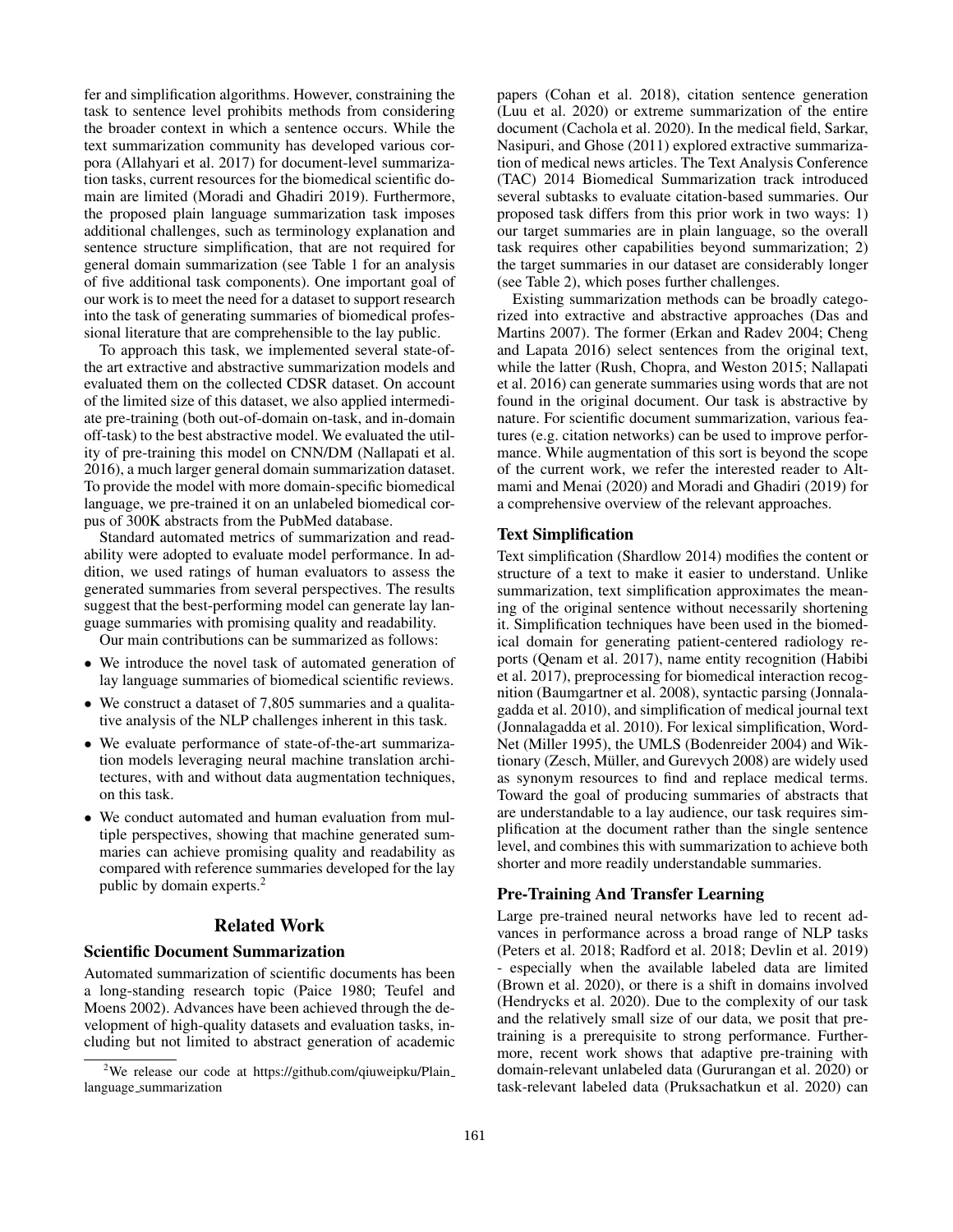| Category Source                                 |                                                                                                                                                                                                     | <b>Target</b>                                                                                                                                                                      | BART+CNN/DM+PubMed                                                                                                                                                                                                                                   | <b>BART+PubMed</b>                                                                                                                                                                                                                                                                                                                                            |
|-------------------------------------------------|-----------------------------------------------------------------------------------------------------------------------------------------------------------------------------------------------------|------------------------------------------------------------------------------------------------------------------------------------------------------------------------------------|------------------------------------------------------------------------------------------------------------------------------------------------------------------------------------------------------------------------------------------------------|---------------------------------------------------------------------------------------------------------------------------------------------------------------------------------------------------------------------------------------------------------------------------------------------------------------------------------------------------------------|
| Removing<br>Unnec-<br>essary<br>Details         | A complete case analysis<br>(i.e. participants who com-<br>pleted the study) among tri-<br>als investigating CDAD (31<br>trials, 8672 participants) sug-<br>gests that  (Goldenberg et al.<br>2017) | Our results suggest that<br>when $\dots$                                                                                                                                           | We found that probiotics                                                                                                                                                                                                                             | A complete case analysis<br>(i.e. participants who com-<br>pleted the study) among tri-<br>als investigating CDAD (31<br>trials, 8672 participants) sug-<br>gests that                                                                                                                                                                                        |
| Relevant<br>Back-<br>ground<br>Explana-<br>tion | Gluud 2010)                                                                                                                                                                                         | Hepatitis C is a major cause Globally about 170 million<br>of liver-related morbidity and people are chronically in-<br>mortality (Brok, Gluud, and fected with hepatitis C virus. | mortality                                                                                                                                                                                                                                            | Hepatitis C is a major cause Hepatitis C is a major cause<br>of liver-related morbidity and of liver-related morbidity and<br>mortality                                                                                                                                                                                                                       |
| Jargon Ex-<br>planation                         | We considered all ran-<br>controlled<br>domised<br>trials<br>(RCTs) comparing EVLA,<br>(Paravastu,<br>Horne,<br>and<br>Dodd 2016)                                                                   | $\ldots$ We found<br>domised controlled trials domised controlled<br>$groups)$ that $\dots$                                                                                        | three ran-We found<br>three<br>$groups)$ that $\dots$                                                                                                                                                                                                | ran-We found<br>three<br>ran-<br>trials domised controlled<br>trials<br>(clinical studies where people (clinical studies where people (clinical studies where people<br>are randomly put into one are randomly put into one are randomly put into one<br>of two or more treatment of two or more treatment of two or more treatment<br>$groups)$ that $\dots$ |
| to<br>rogative<br>Sentence                      | Non-resection versus resec-<br>Converting tion for an asymptomatic pri-<br>Inter- mary tumour in patients with<br>unresectable stage IV colorec-<br>tal cancer  (Cirocchi et al.<br>2012)           | cancer?                                                                                                                                                                            | Should the primary can- Primary tumour resection<br>cer be surgically removed in versus no resection in asymp-<br>asymptomatic patients with un-tomatic patients with unre-<br>resectable stage IV colorectal sectable stage IV colorectal<br>cancer | Primary tumour resection in<br>asymptomatic patients with un-<br>resectable stage IV colorectal<br>cancer who are treated with<br>palliative chemo/radiotherapy                                                                                                                                                                                               |
| Sentence<br>Structure<br>Simplifi-<br>cation    | Abnormal<br><b>blood</b><br>flow<br>patterns in fetal circulation de-<br>tected by Doppler ultrasound<br>may <b>indicate</b> (Alfirevic,<br>Stampalija,<br>Dowswell<br>and<br>2017)                 | Doppler ultrasound detects<br>identify                                                                                                                                             | changes in the pattern of blood  Abnormal blood flow pat- find out if using Doppler ultra-                                                                                                                                                           | The aim of the review was to<br>flow through the baby's cir- terms in the blood vessels of the sonography (ultrasound of the<br>culation. These changes may unborn baby may indicate  baby's heart and blood vessels)                                                                                                                                         |

Table 1: Typical transformation phenomena from *source* to *target*, and the corresponding generated summaries using two bestperforming models. We only show part of the long text here for brevity.

further improve the performance of pre-trained models. The intermediate pre-training strategies we evaluated in our experiments are inspired by these findings, and we encourage efforts in finding additional useful data to further improve performance on this task.

### Biomedical Domain Summarization

The most common document types used for summarization tasks in the biomedical domain are clinical notes, with the aim to reduce information overload for health practitioners (Pivovarov and Elhadad 2015; Feblowitz et al. 2011; Molla, Santiago-Martinez et al. 2011). This aim differs from ´ our main objective: generating lay language summaries of biomedical scientific reviews for health consumers. Another related area of work concerns information retrieval from the internet, where the goal is to help consumers find (rather than interpret) health information (Goeuriot et al. 2020).

### Dataset Description

### The CDSR

The Cochrane Database of Systematic Reviews (CDSR) includes high-quality systematic reviews (Uman 2011) in various health care domains that facilitate evidence-based medical decision making. For a systematic review, two independent reviewers will review eligible peer-reviewed papers, registered clinical trials, conference papers, or "grey literature"<sup>3</sup>; search for evidence on a clearly formulated question; extract data from the studies; and grade the quality of available data. According to the hierarchy of scientific evidence (Murad et al. 2016), systematic review is the most robust evidence supporting an argument. Of particular importance for the current work, a plain language version of each abstract accompanies its professional language counterpart. Of note, plain language summaries have been required from authors submitting a review since 2015. Prior to this, they were written by Cochrane staff with specialized training.

### Dataset Construction

We extracted 7,805 abstracts (*source*), paired with their plain language versions (*target*) from CDSR reviews available up to March 29, 2020. The original data is downloadable via the

<sup>&</sup>lt;sup>3</sup>This can be loosely defined as literature that is disseminated outside the usual publishing channels.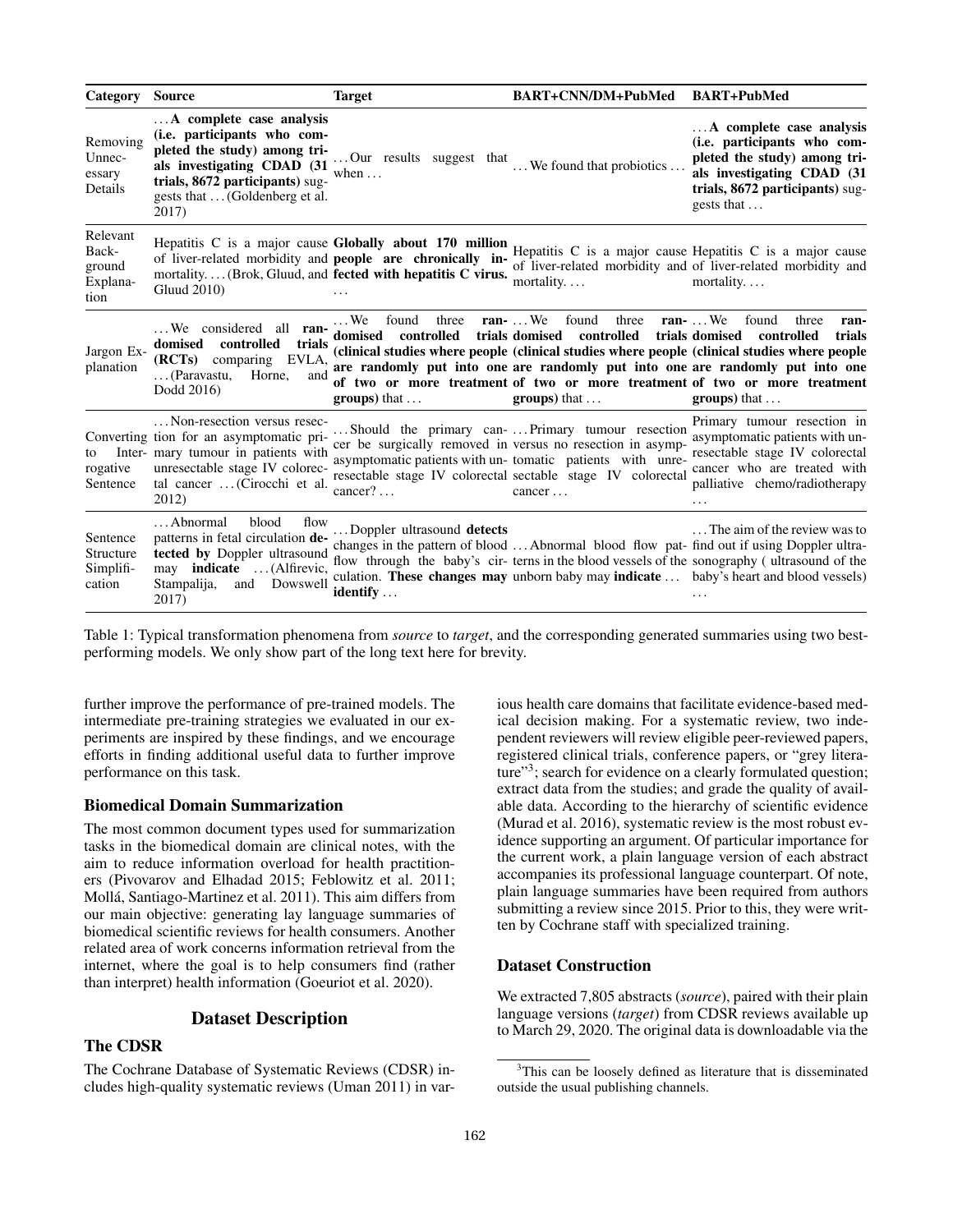official API<sup>4</sup>. We only retained examples with source length between 300 to 1,000 words, and target length between 100 to 700 words. This resulted in a set of 5,195 source-target pairs which constitutes our training set, a further 500 abstract pairs as the validation set, and 1000 more as the test set.

### Data Analysis

Table 2 shows the characteristics of the dataset. Methods of calculating the readability score are detailed in the Evaluation Metrics Section. The readability of both source and target texts are at undergraduate level (e.g. 13th grade = 1st year, 15th grade = 3rd year). Notably, the average lengths of abstracts from the source sets are larger than those from the target sets, and the target sets have lower readability scores (i.e. more readable) on average. Since the length of the abstracts and the readability scores from different subset splits are similar, the dataset splits can be considered to be comparable.

In order to understand how experts translate scientific biomedical abstracts into plain language versions that target the general population, we identified five typical transformation phenomena on the basis of our observations when constructing the current dataset.<sup>5</sup> These transformation categories with examples are presented in Table 1.

The most common transformation to make the paragraph more straightforward is to remove unnecessary details. Although some details such as experimental settings, control experiments or quantitative results are informative for professionals and may indicate the quality of a scientific review, such information may confuse laypeople and obscure the key findings from the review. The critical message for laypeople is the general association between an intervention and a health condition, rather than the precise details of the scientific evidence used to support this conclusion.

Explaining relevant background information, including the prevalence, mortality, risk factors and outcome of a condition, enables readers to establish whether or not the topic under discussion meets their information needs. Jargon (or even some standard medical terms) presents another challenge that prevents laypeople from referring to peerreviewed papers for answers to their health-related questions. Providing definitions for technical terms (such as "randomized control trials" in Table 1) can make professionallyauthored text more understandable to a lay audience. Restating the sentence, especially title or headings, in an interrogative sentence makes the scientific content more engaging, and highlights the clinical question under consideration in the review. Sometimes, it is difficult for laypeople to understand the importance of the study question.

Finally, many cases in our dataset require sentence structure simplification. Rephrasing lengthy, convoluted sentences as shorter ones can divide complex information into smaller, easier-to-process units. We also identified other less frequent transformations, such as avoiding passive voice, using "must" to indicate requirements, and minimizing abbreviations. As it would be intractable to exhaustively identify and categorize all of the transformation types in our dataset, we provide only the most commonly encountered ones in this paper.

### Evaluation Metrics

The various phenomena in our task present a challenge for comprehensive and fair evaluation. Therefore, we adopt several automatic evaluation metrics, as well as human evaluation to assess different aspects of model performance.

### Automated Evaluation

Summarization evaluation We first use ROUGE (Lin 2004) to evaluate the summarization performance. ROUGEn measures overlap of n-grams between the model-generated summary and the human-generated reference summary, and ROUGE-L measures the longest matching sequence of words using the longest common subsequence. In this task, we report the F1 scores of ROUGE-1, ROUGE-2, and ROUGE-L as the summarization performance measures. ROUGE scores were computed using  $py$ rouge<sup>6</sup>.

Readability evaluation Other than how much information is retained in the summary, we are also interested in assessing the ease with which a reader can understand a passage, defined as readability. We use three standard metrics to evaluate readability: Flesch-Kincaid grade level (Kincaid et al. 1975), Gunning fog index (Gunning et al. 1952), and Coleman-Liau index (Coleman and Liau 1975). These scores are computed using  $texttext{text}^7$ , and their formulae are as follows:

#### • Flesch-Kincaid grade level:

$$
0.39 \left(\frac{\text{total words}}{\text{total sentences}}\right) + 11.8 \left(\frac{\text{total syllables}}{\text{total words}}\right) - 15.59,
$$

• Gunning fog index:

$$
0.4 \left[ \left( \frac{\text{words}}{\text{sentences}} \right) + 100 \left( \frac{\text{complex words}}{\text{words}} \right) \right],
$$

where complex words are those words with three or more syllables.

• Coleman-Liau index:

$$
0.0588L - 0.296S - 15.8,
$$

where  $L$  is the average number of letters per 100 words and S is the average number of sentences per 100 words.

These readability evaluation metrics all estimate the years of education generally required to understand the text. Lower scores indicate that the text is easier to read. More specifically, scores of 13-16 correspond to college-level reading ability in the United States education system. Table 2 shows the readability scores of the source and target sets of our dataset. Although all the scores indicate a college level of

<sup>4</sup> https://www.cochranelibrary.com/cdsr/reviews

<sup>&</sup>lt;sup>5</sup>More comprehensive guidelines for writing Cochrane plain language summaries can be found in McIlwain et al. (2014).

<sup>6</sup> https://pypi.org/project/pyrouge/

<sup>7</sup> https://pypi.org/project/textstat/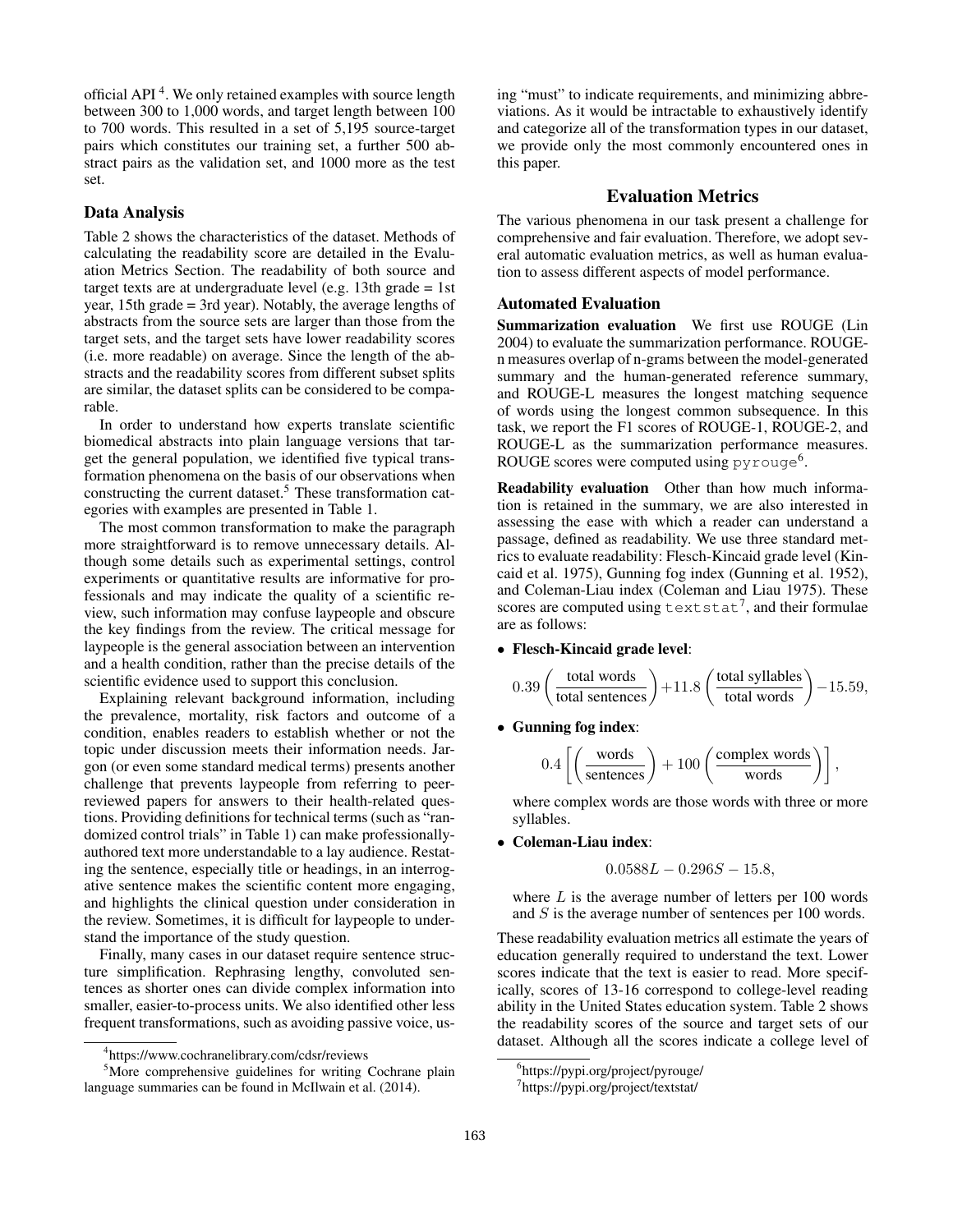|                        | <b>Train</b>  |               | <b>Validation</b> |               | <b>Test</b>   |        |
|------------------------|---------------|---------------|-------------------|---------------|---------------|--------|
|                        | <b>Source</b> | <b>Target</b> | <b>Source</b>     | <b>Target</b> | <b>Source</b> | Target |
| # abstracts            | 5,195         | 5,195         | 500               | 500           | 1,000         | 1,000  |
| Average length (words) | 714           | 374           | 713               | 368           | 727           | 378    |
| Vocabulary size        | 57,685        | 34.175        | 16,574            | 10.596        | 23,938        | 15,407 |
| Flesch-Kincaid         | 14.68         | 13.25         | 14.93             | 13.57         | 14.70         | 13.23  |
| Gunning                | 14.57         | 13.54         | 14.69             | 13.79         | 14.57         | 13.49  |
| Coleman-Liau           | 15.40         | 14.37         | 15.57             | 14.51         | 15.39         | 14.43  |

Table 2: Dataset statistics across the different splits.

education is needed to read even the target summary, we do see a stable difference between the scores of the source and target. This indicates that these scores are useful for reflecting the different level of readability for text in our dataset.

### Human Evaluation

While we have adopted the most commonly used metrics for assessing summarization and simplification performance, many aspects of the generated text, such as fluency, grammaticality, and coherence, are not captured by them. Of particular importance, factual correctness of the generated text is crucial in the medical domain. To consider these desirable properties, we developed a method for further assessment of summary quality by human evaluators.

Specifically, we presented an evaluator with two biomedical abstracts followed by four questions. Evaluators were recruited if they: (1) were able to read and write in English; and (2) had at least 12 years education (as the education level required for the training dataset we preprocessed is college level). Evaluators were excluded if they (1) had participated in medical training or shadowing in a hospital; or (2) had completed advanced (graduate level) biology courses. These criteria were selected to ensure that our evaluators were representative of the college-educated lay public. Participants were recruited by convenience sampling, and the study was considered exempt upon institutional IRB review. The estimated time for completion of the human evaluation was 30 minutes for each participant. No compensation was provided for participating in this study. We recruited 8 human raters. The average age of these evaluators was 23.5 years old. Four of them were female, and all had more than 12 years of formal education. Each of the abstract/summary pairs was assigned to two independent evaluators.

Two versions of each biomedical abstract were presented: SOURCE refers to the original professional language version, and SUMMARY refers to the version to be evaluated. This was either the professionally written target, or the version generated by our best-performing automated summarization model, BART pre-trained on both CNN/DM and PubMed. Evaluators were blinded to the authorship of the summary (BART vs. human expert). Two biomedical abstracts (A and B) were randomly selected from the test set. Evaluators were required to read through the two pairs of abstracts and compare the SUMMARY to SOURCE considering the following aspects on a 1-5 Likert scale (1 - very poor; 5 - very good):

- Grammaticality Do you think the SUMMARY is grammatically correct?
- Meaning preservation Does the SUMMARY provide all the useful information you think is important from the source?
- Understandability Is the SUMMARY easier to understand than the source?
- Correctness of key information How do you judge the overall quality of the SUMMARY in terms of its correctness of the key information compared to the source?

### Experiments

### Methods

Summarization methods can be broadly categorized into extractive and abstractive approaches. The extractive approach creates summaries by selecting the most important sentences in a document, while the abstractive approach usually employs sequence-to-sequence models to generate summaries that may contain new phrases not included in the source document. We experimented with several state-of-the-art extractive and abstractive methods to check the feasibility and difficulty of the plain language summarization task.

Extractive methods We applied two extractive methods – *Oracle extractive* and *BERT extractive* (Liu and Lapata 2019) – to the CDSR dataset. *Oracle extractive* can be viewed as an upper bound for extractive models. It creates an oracle summary by selecting the set of sentences in the document that generates the highest ROUGE-2 score with respect to the gold standard summary. Since oracle extractive summarization takes the gold standard summary into consideration, it can't be applied summarization tasks in practice. *BERT extractive* is the state-of-the-art extractive method for text summarization. *BERT* (Devlin et al. 2018) is a bidirectional unsupervised language representation derived by pretraining a Transformer architecture on a unlabeled text corpus for reconstruction. Several inter-sentence Transformer layers are then stacked on top of BERT outputs, to capture document-level features for extracting summaries. A sigmoid classifier is added as the output layer for extractive summarization. The oracle summary in the *Oracle Extractive* method are used as supervision for training the *BERT Extractive* model.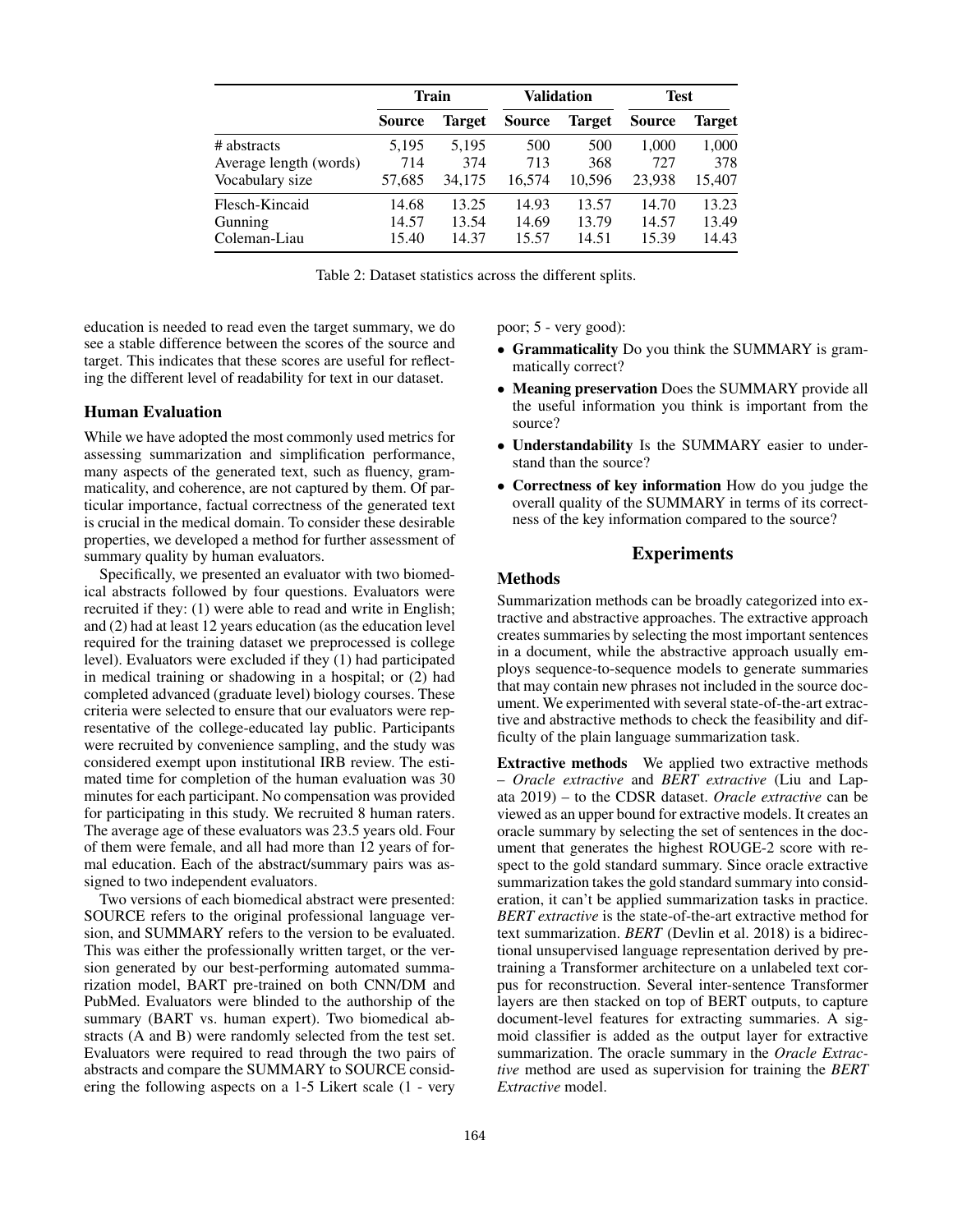| <b>Model</b>                                | ROUGE-1                            | ROUGE-2                           | <b>ROUGE-L</b>                     | <b>Flesch-Kincaid</b> | <b>Gunning</b> | Coleman-Liau   |
|---------------------------------------------|------------------------------------|-----------------------------------|------------------------------------|-----------------------|----------------|----------------|
| Oracle extractive<br><b>BERT</b> extractive | $53.56_{+0.58}$<br>$26.60_{+0.51}$ | $25.54 + 0.78$<br>$11.11_{+0.41}$ | $49.56_{+0.65}$<br>$24.59_{+0.47}$ | 14.85<br>13.44        | 13.45<br>13.26 | 16.13<br>14.40 |
| Pointer generator                           | $38.33_{+0.61}$                    | $14.11_{\pm 0.46}$                | $35.81_{+0.60}$                    | 16.36                 | 15.86          | 15.90          |
| <b>BART</b>                                 | $52.53_{+0.51}$                    | $21.83_{+0.52}$                   | $49.75_{+0.52}$                    | 13.59                 | 14.16          | 14.45          |
| BART+CNN/DM                                 | $52.46_{+0.48}$                    | $21.84_{+0.50}$                   | $49.70_{+0.50}$                    | 13.73                 | 14.33          | 14.60          |
| BART+PubMed                                 | $52.66_{+0.48}$                    | $21.73_{+0.48}$                   | $49.97_{\pm 0.51}$                 | 13.30                 | 13.80          | 14.28          |
| BART+CNN/DM+PubMed                          | $53.02_{+0.48}$                    | $22.06_{+0.49}$                   | $50.24_{+0.49}$                    | 13.60                 | 14.11          | 14.41          |

Table 3: Test set performance evaluated by ROUGE and readability score. BART model pretrained on CNN/DM and PubMed is the best-performing model based on ROUGE, while BART model pretrained on PubMed is the best one based on readability score (Best model performance is in bold).  $x_{\pm}$  indicates 95% interval: [ $x-x+$ ]

Abstractive methods We experimented with two abstractive models, *pointer-generator* (See, Liu, and Manning 2017) and *BART* (Lewis et al. 2019), for our task. *Pointergenerator* was a commonly used abstractive model before pretraining dominated the field. It enhances the standard sequence-to-sequence model with a pointer network that allows both copying words from the source and generating words from a fixed vocabulary. *BART* is a state-ofthe-art summarization model based on a large transformer sequence-to-sequence architecture. It is pre-trained on large corpora by corrupting text with an arbitrary noising function, and learning a model to reconstruct the original text. As a sequence-to-sequence model, BART can be directly fine tuned for abstractive summarization task.

Intermediate pre-training To compensate for the limited training data, we added intermediate pre-training steps for the BART model before finetuning. We first experimented with adding labeled data for summarization task in other domains. We adopted the CNN/DM dataset (Nallapati et al. 2016), which contains about 287K document-summary pairs, and BART is among the best-performing systems for this task. Secondly, we tried to pre-train BART with an unlabeled biomedical corpus to expose the model to medical domain-specific language. We used the PMC articles dataset <sup>8</sup> which contains 300K PubMed abstracts. Following the BART paper, we corrupted these documents using several transformations, including text substitution and sentence shuffling. BART was then trained on the corrupted abstracts to reconstruct the original PubMed abstracts. Lastly, we combined these two strategies to train BART on CNN/DM and PubMed sequentially before finetuning it on our dataset.

Training details All experiments were run using a single NVIDIA Tesla V-100 GPU. All models were developed using PyTorch. We used neural-summ-cnndm-pytorch<sup>9</sup> to implement the pointer-generator model. The batch size was set to 4. Other hyper-parameters were set to default values. We built the BERT extractive model using code released by the authors.<sup>10</sup> The learning rate was set to  $2 \times 10^{-3}$  and the

batch size 140. Other hyper-parameters were set to default values. We used the Fairseq<sup>11</sup> BART implementation. All BART models were trained using the Adam optimizer. The learning rate was set to  $3 \times 10^{-5}$ , and learning decay was applied. The minimum length of the generated summaries was set to 100, and the maximum length was set to 700.

### Results

Automated evaluation ROUGE and readability results on the CDSR test set are shown in Table 3. We compare the seven methods described above: Oracle extractive, BERT extractive, pointer-generator, BART, BART pre-trained on CNN/DM, BART pre-trained on Pubmed abstracts, and BART pre-trained on both CNN/DM and PubMed abstracts.

The oracle extractive method, as an upper bound for the extractive approach, produces the best ROUGE-1 and ROUGE-2 scores. However, it obtains approximately the same level of readability as the source text in our test set (Table 2) , which indicates that selecting the reference sentences will only result in a summary that is as difficult to read as the original abstract. In contrast, the BERT-based extractive model achieves better readability scores while performing worst in terms of ROUGE scores. This demonstrates that, in practice, training the model to extract the correct content from the original abstract might be difficult, even though the model learns to extract shorter and easier sentences.

Among the 5 abstractive models, the pointer-generator model performs significantly worse in both ROUGE and readability, emphasizing the importance of pre-training for our task. BART-based models achieve surprisingly good performance in terms of both summarization and readability, suggesting contemporary NLP models have the potential to perform the task, and to help the general public access professional medical information. Additionally, BART pretrained on CNN/DM and PubMed abstracts achieves the best performance in ROUGE, and BART pre-trained only on PubMed abstracts obtained the lowest readability. This demonstrates the usefulness of either adding task-relevant labeled data or domain-specific unlabeled data. However, our strategies for adding such data are quite straightforward, and we lacked resources to do hyperparameter search for the relatively expensive pre-training procedure. Therefore, we

<sup>8</sup> https://www.kaggle.com/cvltmao/pmc-articles

<sup>9</sup> https://github.com/lipiji/neural-summ-cnndm-pytorch/

<sup>10</sup>https://github.com/nlpyang/presumm

<sup>11</sup>https://github.com/pytorch/fairseq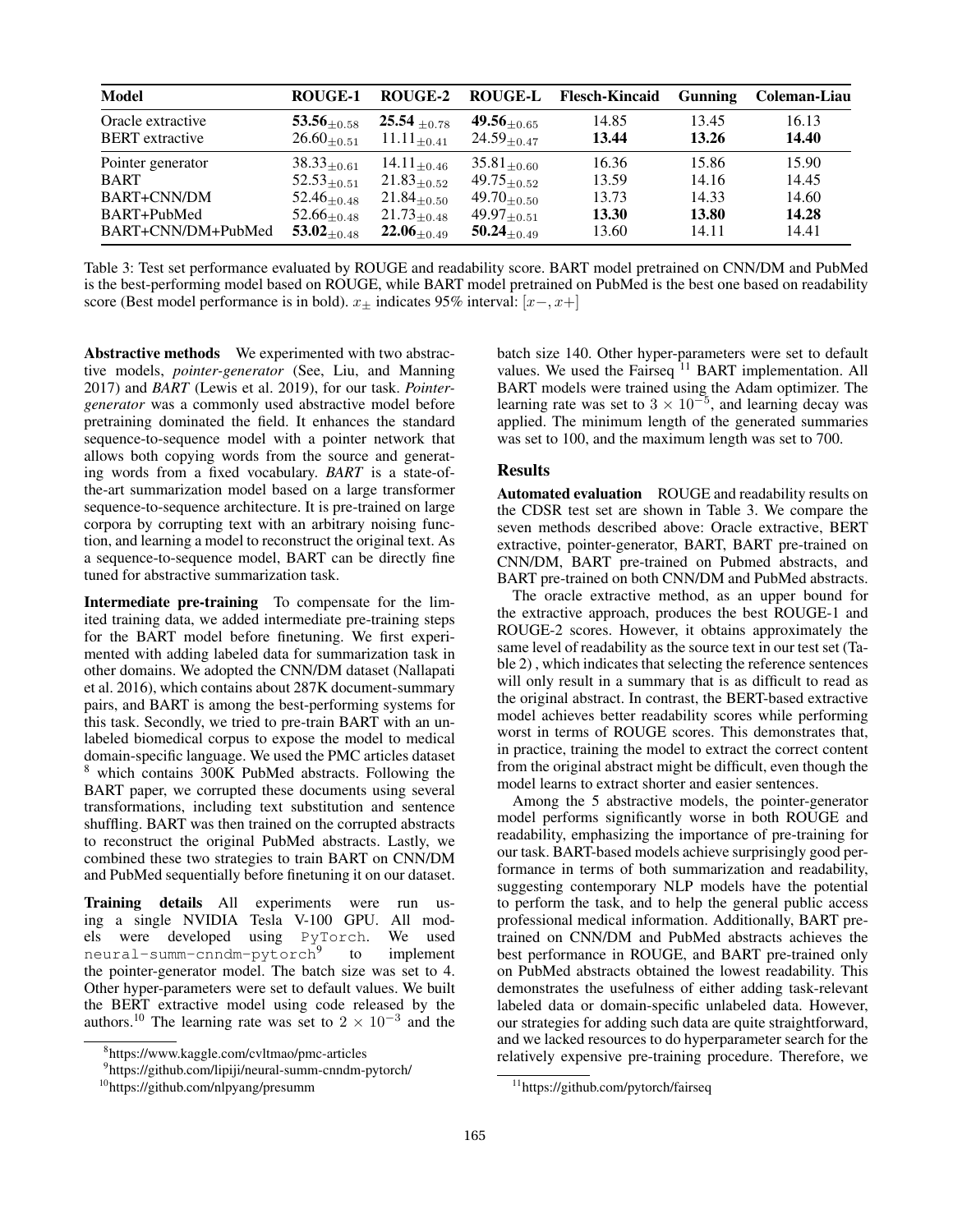|                                |        | <b>Abstract A</b> | <b>Abstract B</b> |                  |  |
|--------------------------------|--------|-------------------|-------------------|------------------|--|
| <b>Perspectives</b>            | Target | <b>Generated</b>  | <b>Target</b>     | <b>Generated</b> |  |
| Grammaticality                 | 4.25   | 4.50              | 3.50              | 4.00             |  |
| <b>Meaning Preservation</b>    | 3.75   | 4.75              | 3.50              | 4.50             |  |
| Understandability              | 3.75   | 3.50              | 2.75              | 2.50             |  |
| Correctness of Key Information | 3.50   | 4.50              | 4.00              | 4.00             |  |

Table 4: Human evaluation scores of the expert-generated summaries (*Target*) and the model-generated summaries (*Generated*) for two abstracts from the test set. Generated abstracts from BART+CNN/DM+PubMed model have better scores in grammaticality, meaning preservation, and correctness of key information.

only see marginal improvement compared with the BART model. We will aggregate more relevant data, and develop better pre-training strategies to improve the performance in future work.

Human evaluation Table 4 shows the human evaluation results. Intriguingly, human evaluators rated the modelgenerated summaries with comparable or even higher scores for all the four aspects, and for both abstract A and B. The average Kendall's coefficient (Sen 1968) for the two biomedical abstracts among all evaluators' inter-rater aggrement is 0.62. Kendall's coefficient ranges from -1 to 1, indicating low to high association. Considering the subjectivity of the rating task, this number indicated high human agreement for the tasks. While larger scale study is required, this work provides preliminary evidence that automaticallygenerated plain language summaries are readable and interpretable to non-expert human readers.

### Qualitative Analysis

We present the output of our best two models in the last two columns of Table 1. This provides evidence that the best-performing models can address some transformations, and generate grammatical and meaningful outputs. Specifically, out of the five listed phenomena, we observed that model-generated summaries could achieve three transformation types to some extent, including removing unnecessary details, jargon explanation and sentence structure simplification. Some capabilities the model demonstrated are encouraging for future research. For example, it learned to explain the term RCT from similar examples in the training data.

On the downside, the models are still struggle with some difficult transformations, such as relevant background explanation. This ability is harder to learn, and our dataset might not contain the required background knowledge. Therefore, external knowledge might be also useful. Furthermore, we also see risks in using the current abstractive models to generate reliable information for the public. For example, in the example of sentence structure simplification, *BART+PubMed* changed the meaning of the original sentence: the source sentence claims an association between the pattern of blood flow with poor prognosis, while the generated sentence focuses on the Doppler ultrasonography. *BART+CNN/DM+PubMed* performs better in this case.

## Discussion

Automated lay language summarization of biomedical scientific reviews requires both summarization and the acquisition of domain knowledge. Previously, available datasets were constructed at sentence level. However, sentence-level simplification or transformation does not require the complex strategies used by experts when rendering biomedical literature understandable to a lay audience. Therefore, we consider the document-level dataset as an important outcome of our work, which can be useful for future research on this topic. Abstractive models are more practical than extractive ones, since extractive summaries are written in the same professional language as their source documents. The best performing model is BART pre-trained on both CNN/DM and PubMed abstracts, which preserves key information (based on ROUGE) while dropping the reading requirements a year or two (based on readability scores).

Human evaluation is necessary for our task. There is a considerable gap between the automatic evaluation merics and human judgement. Despite being widely used to evaluate summarization systems, ROUGE is not practical for our task because it can neither capture the required transformation phenomena nor assess difficulty in understanding. Similarly, lower readability scores do not imply understandability. Readability scores consider only the surface forms, without considering the complexity introduced by medical abbreviations and domain-specific concepts. Human evaluation is the most robust method to evaluate the performance. However, aside from the small number of participants, the survey questions need a formal validity. Further studies are required to find that BART-derived summaries were more appealing to human raters on several fronts hold when more abstracts and human raters are involved.

### Conclusion

We propose a novel plain language summarization task at the document level and construct a dataset to support training and evaluation. The dataset is of high quality, and the task is challenging due to typical transformation phenomena in this domain. We tried both extractive and abstractive summarization models, and obtained best performance with a BART model pre-trained further on CNN/DM and PubMed, as evaluated by automated metrics. Human evaluation suggests the automatically generated summaries may be at least as acceptable as their professionally authored counterparts.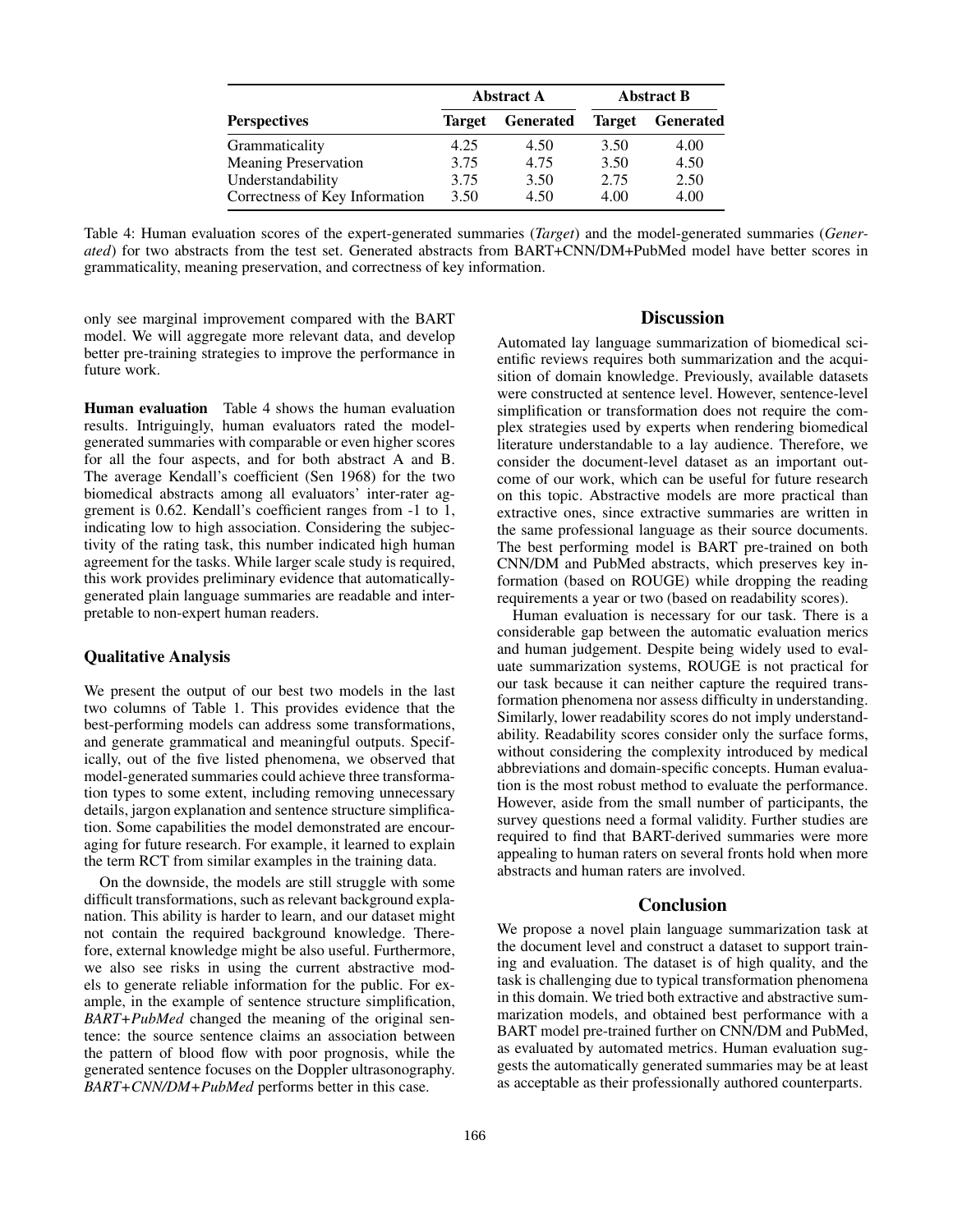# **References**

Alfirevic, Z.; Stampalija, T.; and Dowswell, T. 2017. Fetal and umbilical Doppler ultrasound in high-risk pregnancies. *Cochrane database of systematic reviews* (6).

Allahyari, M.; Pouriyeh, S.; Assefi, M.; Safaei, S.; Trippe, E. D.; Gutierrez, J. B.; and Kochut, K. 2017. Text summarization techniques: a brief survey. *arXiv preprint arXiv:1707.02268* .

Altmami, N. I.; and Menai, M. E. B. 2020. Automatic summarization of scientific articles: A survey. *Journal of King Saud University - Computer and Information Sciences* .

Baumgartner, W. A.; Lu, Z.; Johnson, H. L.; Caporaso, J. G.; Paquette, J.; Lindemann, A.; White, E. K.; Medvedeva, O.; Cohen, K. B.; and Hunter, L. 2008. Concept recognition for extracting protein interaction relations from biomedical text. *Genome biology* 9(S2): S9.

Bodenreider, O. 2004. The unified medical language system (UMLS): integrating biomedical terminology. *Nucleic acids research* 32(suppl\_1): D267-D270.

Brok, J.; Gluud, L. L.; and Gluud, C. 2010. Ribavirin plus interferon versus interferon for chronic hepatitis C. *Cochrane database of systematic reviews* (1).

Brown, T. B.; Mann, B.; Ryder, N.; Subbiah, M.; Kaplan, J.; Dhariwal, P.; Neelakantan, A.; Shyam, P.; Sastry, G.; Askell, A.; et al. 2020. Language models are few-shot learners. *ArXiv* abs/2005.14165.

Cachola, I.; Lo, K.; Cohan, A.; and Weld, D. S. 2020. TLDR: Extreme Summarization of Scientific Documents. *ArXiv* abs/2004.15011.

Cao, Y.; Shui, R.; Pan, L.; Kan, M.-Y.; Liu, Z.; and Chua, T.-S. 2020. Expertise Style Transfer: A New Task Towards Better Communication between Experts and Laymen. *arXiv preprint arXiv:2005.00701* .

Cheng, J.; and Lapata, M. 2016. Neural Summarization by Extracting Sentences and Words. *ArXiv* abs/1603.07252.

Cirocchi, R.; Trastulli, S.; Abraha, I.; Vettoretto, N.; Boselli, C.; Montedori, A.; Parisi, A.; Noya, G.; and Platell, C. 2012. Non-resection versus resection for an asymptomatic primary tumour in patients with unresectable stage IV colorectal cancer. *Cochrane Database of Systematic Reviews* (8).

Cohan, A.; Dernoncourt, F.; Kim, D. S.; Bui, T.; Kim, S.; Chang, W.; and Goharian, N. 2018. A Discourse-Aware Attention Model for Abstractive Summarization of Long Documents. In *NAACL-HLT*.

Coleman, M.; and Liau, T. L. 1975. A computer readability formula designed for machine scoring. *Journal of Applied Psychology* 60(2): 283.

Das, D.; and Martins, A. 2007. A Survey on Automatic Text Summarization. Technical report, Carnegie Mellon University. https://www.cs.cmu.edu/<sup>∼</sup>afm/Home files/Das Martins\_survey\_summarization.pdf.

Devlin, J.; Chang, M.-W.; Lee, K.; and Toutanova, K. 2018. Bert: Pre-training of deep bidirectional transformers for language understanding. *arXiv preprint arXiv:1810.04805* .

Devlin, J.; Chang, M.-W.; Lee, K.; and Toutanova, K. 2019. BERT: Pre-training of Deep Bidirectional Transformers for Language Understanding. In *NAACL-HLT*.

Erkan, G.; and Radev, D. R. 2004. LexRank: Graph-based Centrality as Salience in Text Summarization. *Journal of Artificial Intelligence Research* .

Feblowitz, J. C.; Wright, A.; Singh, H.; Samal, L.; and Sittig, D. F. 2011. Summarization of clinical information: a conceptual model. *Journal of biomedical informatics* 44(4): 688–699.

Friedman, C.; Kra, P.; and Rzhetsky, A. 2002. Two biomedical sublanguages: a description based on the theories of Zellig Harris. *Journal of biomedical informatics* 35(4): 222– 235.

Goeuriot, L.; Suominen, H.; Kelly, L.; Miranda-Escalada, A.; Krallinger, M.; Liu, Z.; Pasi, G.; Saez, G. G.; Viviani, M.; and Xu, C. 2020. Overview of the CLEF eHealth evaluation lab 2020. In *International Conference of the Cross-Language Evaluation Forum for European Languages*, 255– 271. Springer.

Goldenberg, J. Z.; Yap, C.; Lytvyn, L.; Lo, C. K.-F.; Beardsley, J.; Mertz, D.; and Johnston, B. C. 2017. Probiotics for the prevention of Clostridium difficile-associated diarrhea in adults and children. *Cochrane Database of Systematic Reviews* (12).

Gunning, R.; et al. 1952. *Technique of clear writing*. McGraw-Hill.

Gururangan, S.; Marasovic, A.; Swayamdipta, S.; Lo, K.; ´ Beltagy, I.; Downey, D.; and Smith, N. A. 2020. Don't Stop Pretraining: Adapt Language Models to Domains and Tasks. *ArXiv* abs/2004.10964.

Habibi, M.; Weber, L.; Neves, M.; Wiegandt, D. L.; and Leser, U. 2017. Deep learning with word embeddings improves biomedical named entity recognition. *Bioinformatics* 33(14): i37–i48.

Hendrycks, D.; Liu, X.; Wallace, E.; Dziedzic, A.; Krishnan, R.; and Song, D. 2020. Pretrained Transformers Improve Out-of-Distribution Robustness. In *ACL*.

Howes, F.; Doyle, J.; Jackson, N.; and Waters, E. 2004. Evidence-based public health: the importance of finding 'difficult to locate'public health and health promotion intervention studies for systematic reviews. *Journal of public health* 26(1): 101–104.

Jonnalagadda, S.; Tari, L.; Hakenberg, J.; Baral, C.; and Gonzalez, G. 2010. Towards effective sentence simplification for automatic processing of biomedical text. *arXiv preprint arXiv:1001.4277* .

Kincaid, J. P.; Fishburne Jr, R. P.; Rogers, R. L.; and Chissom, B. S. 1975. Derivation of new readability formulas (automated readability index, fog count and flesch reading ease formula) for navy enlisted personnel. Technical report, Naval Technical Training Command Millington TN Research Branch.